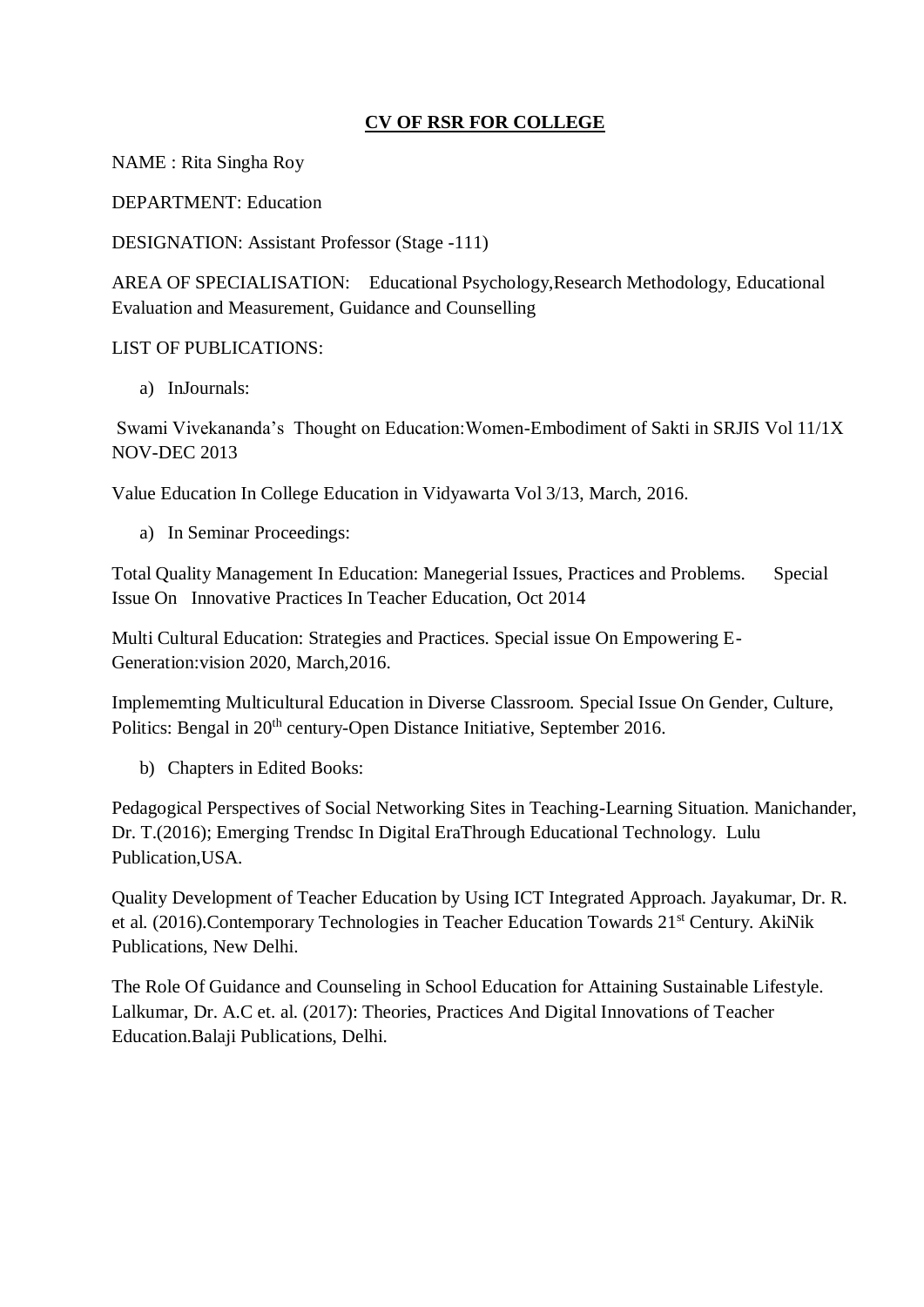## ATTENDED SEMINARS / WORKSHOPS/ COURSE:

## a)Paper Presenter:

Empowerment of Women Educationin Contemporary Research in Education at University of calcutta , Deoartment of Education, held on December  $5<sup>th</sup>$  &  $6<sup>th</sup>$ , 2007 (UGC Sponsored National lLevel)

Humam Resource Management in Educatioanal Institution at Perspectives of Quality Management in Education at Surendranath Coolege For women in collaboration with AIAER, held on December 2<sup>nd</sup> &3<sup>rd</sup>,2011 (UGC Sponsored National Level)

Family Risk Factor: A genuine Concern for Development of Delinquent Behaviour in Young Children at Juvenile Delinquency in India- Current Trend, held on January 10<sup>th</sup>, 2012 (UGC Sponsored National Level)

Planning Strategies For Inclusive Education And Inclusive Growth in Inclusive Education: Policy, Practices And Prospects at Satyapriya College of Education in Collaboration With Jadavpur University, held on March 21<sup>st</sup> &22<sup>nd</sup>, 2015 (UGC Sponsored National Level)

Pros and Cons Of Choice Based Credit System in Assessment and Evaluation in Higher Education: Emerging Trend at Fakir Chand College In collaboration with Jadavpur Universit, held on November  $7<sup>th</sup>$  & $8<sup>th</sup>$ , 2016

b) Workshop1;

Workshop On Assessment And Accreditation Of Colleges by NAAC at Brahmananda Kesab Chandra College in Association With District Committee Of WBCUTA 24 Parganas (N), held on January  $21<sup>st</sup> 2003$ .

Workshop On Education Honours Model Questions (as per suggestions of CU) at Muralidhar Girl's College, held on December 19th, 2003.

Workshop On Developing Tools of Educational Research, organized by AIAER IN Collaboration with Satyapriya College of Education, held on February 9<sup>th</sup>, 2013.

Workshop on NAAC: Implementation at the Institution Level, organized by RKM, Vidyamandir with financial support from Department of Higher Education, Govt of WB, held on July 13<sup>th</sup> &14<sup>th</sup>, 2015

National Workshop on Practice in Behaviour Modification for Children with Special Needs jointly organized by Depattment of Education , Jadavpur University and Thrustone Global, held o November 30<sup>th</sup> & December 1<sup>st</sup>, 2015

One Week Course on Emotional Intelligence, Soft Skills Development and Stress Management organized by The Department of Philosophy And Sociology Sorojini Naidu College For Women in Collaboration with Centre for Counselling Services and Studies in Self Developmement, Jadavpur University, held on and from February  $4<sup>th</sup>$  -10<sup>th</sup>, 2017